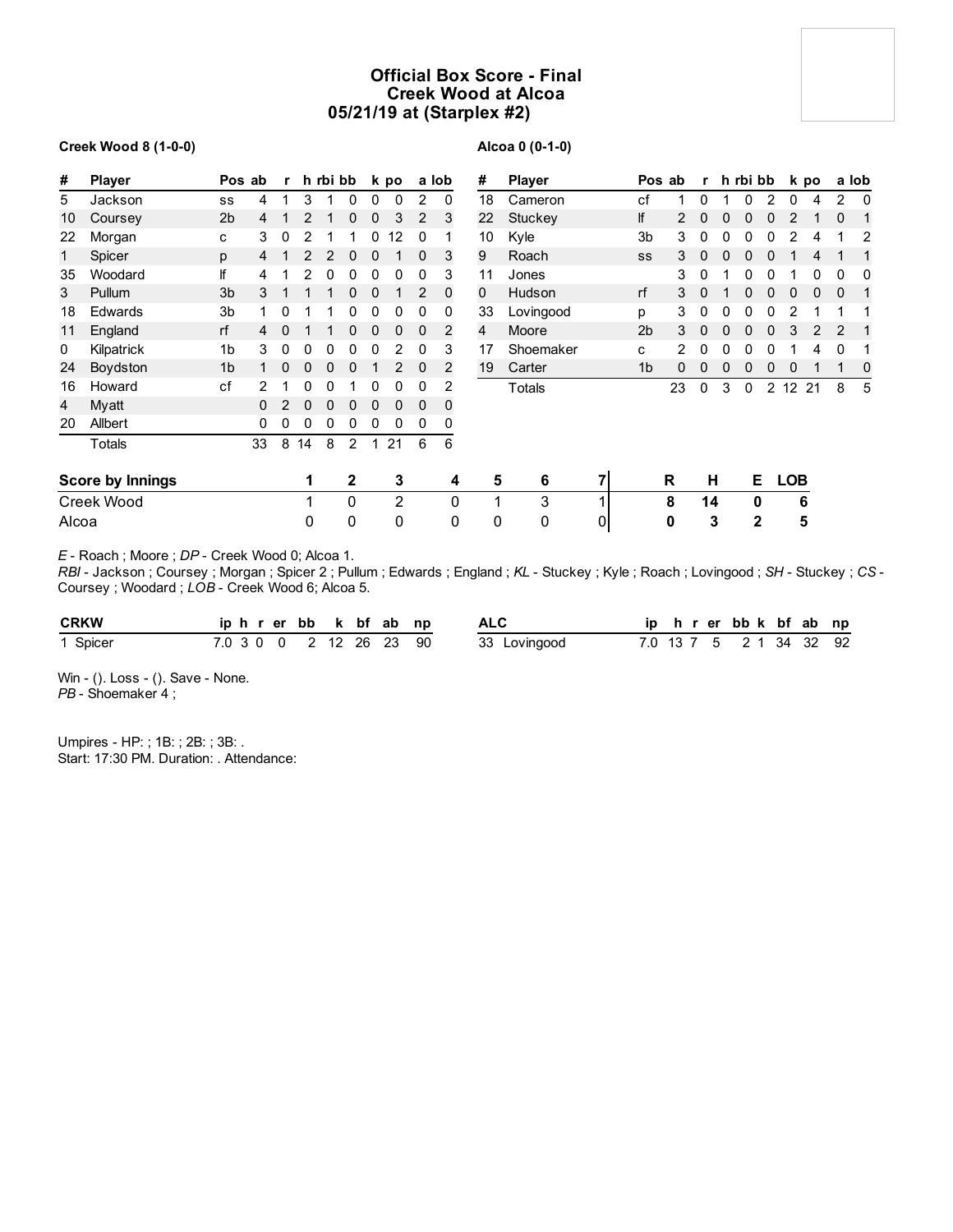# **Scoring Innings - Final Creek Wood at Alcoa 05/21/19 at (Starplex #2)**

| <b>Score by Innings</b> |  | $\overline{\mathbf{3}}$ | 4 | - 5 |  | - R | H  | E. | <b>LOB</b> |
|-------------------------|--|-------------------------|---|-----|--|-----|----|----|------------|
| Creek Wood              |  |                         |   |     |  |     | 14 |    | - 6        |
| Alcoa                   |  |                         |   |     |  |     |    |    | 5          |

### **Creek Wood starters:**

5/SS/Jase Jackson; 10/2B/Analeigh Coursey; 22/C/Sam Morgan; 1/P/Lennon Spicer; 35/LF/Madison Woodard; 3/3B/Madelyn Pullum; 11/RF/Samantha England; 0/1B/Madeline Kilpatrick; 16/CF/Jaylee Howard;

### **Alcoa starters:**

18/CF/Sieanna Cameron; 22/LF/Kaylee Stuckey; 10/3B/Italia Kyle; 9/SS/Audrey Roach; 11//Juliann Jones; 0/RF/Cierra Hudson; 33/P/Kaylee Lovingood; 4/2B/Kassidy Moore; 17/C/Briana Shoemaker;

### Top of 1st - CRKW batting

Jackson singles on a line drive to left fielder Coursey singles on a line drive to left fielder Stuckey Jackson advances to 3rd on passed ball Coursey advances to 2nd on the same pitch Morgan singles on a ground ball to shortstop Roach. Jackson scores Spicer pops out in foul territory to third baseman Kyle Woodard flies out to second baseman Moore Coursey caught stealing home, second baseman Moore to catcher Shoemaker Half-inning ended by out on the base paths 1 R, 3 H, 0 E, 1 LOB.

Top of 3rd - CRKW batting Howard flies out to left fielder Stuckey Jackson flies out to center fielder Cameron Coursey singles on a fly ball to left fielder Stuckey Morgan walks, Lovingood pitching Coursey advances to 3rd on passed ball Morgan advances to 2nd on the same pitch Spicer singles on a hard ground ball to left fielder Stuckey. Coursey scores. Myatt scores Spicer advances to 2nd on error by shortstop Roach Woodard flies out to center fielder Cameron 2 R, 2 H, 1 E, 1 LOB.

### Top of 5th - CRKW batting

Howard walks, Lovingood pitching Jackson singles on a ground ball to shortstop Roach Howard advances to 3rd on defensive indifference Jackson advances to 2nd on defensive indifference Coursey grounds out, pitcher Lovingood to first baseman Carter to third baseman Kyle to pitcher Lovingood. Howard scores Morgan flies into a double play, center fielder Cameron to catcher Shoemaker 1 R, 1 H, 0 E, 0 LOB.

### Top of 6th - CRKW batting

Spicer singles on a fly ball to right fielder Hudson Woodard singles on a hard ground ball to center fielder Cameron Spicer advances to 3rd on passed ball Woodard advances to 2nd on the same pitch Pullum singles on a hard ground ball to center fielder Cameron. Spicer scores England singles on a hard ground ball to center fielder Cameron. Woodard scores Boydston strikes out swinging, Lovingood pitching Howard lines out to shortstop Roach Jackson singles on a pop fly to shortstop Roach. Pullum scores Coursey pops out to shortstop Roach 3 R, 5 H, 0 E, 2 LOB.

Top of 7th - CRKW batting Morgan singles on a ground ball to shortstop Roach Morgan advances to 2nd on passed ball Spicer pops out to second baseman Moore Woodard singles on a line drive to center fielder Cameron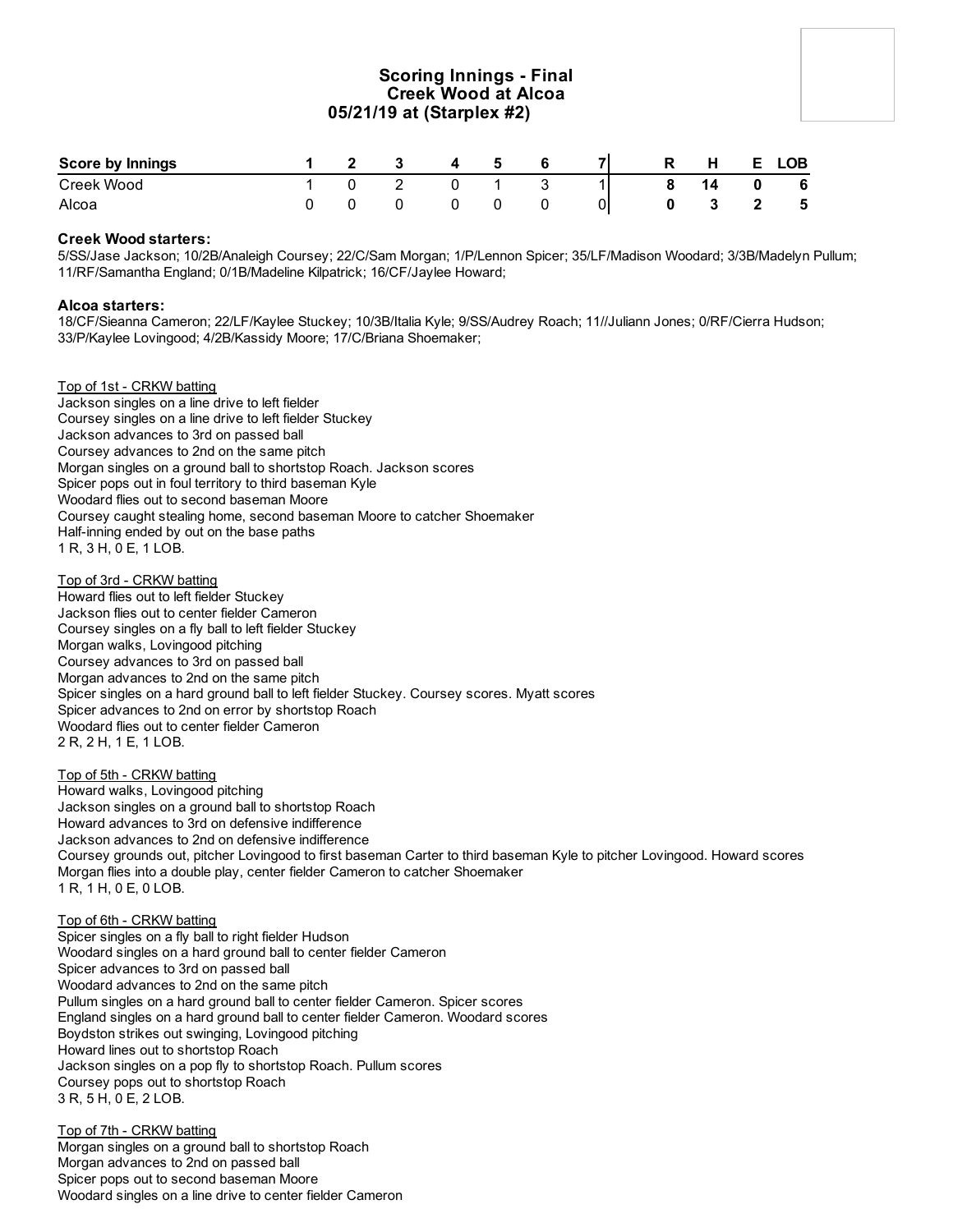Lineup changed: Edwards in for third baseman Pullum Edwards singles on a hard ground ball to right fielder Hudson. Myatt scores England hits a ground ball and reaches on an error by second baseman Moore Lineup changed: Kilpatrick in for first baseman Boydston Kilpatrick flies out to center fielder Cameron Woodard caught stealing home, center fielder Cameron to catcher Shoemaker Half-inning ended by out on the base paths 1 R, 3 H, 1 E, 2 LOB.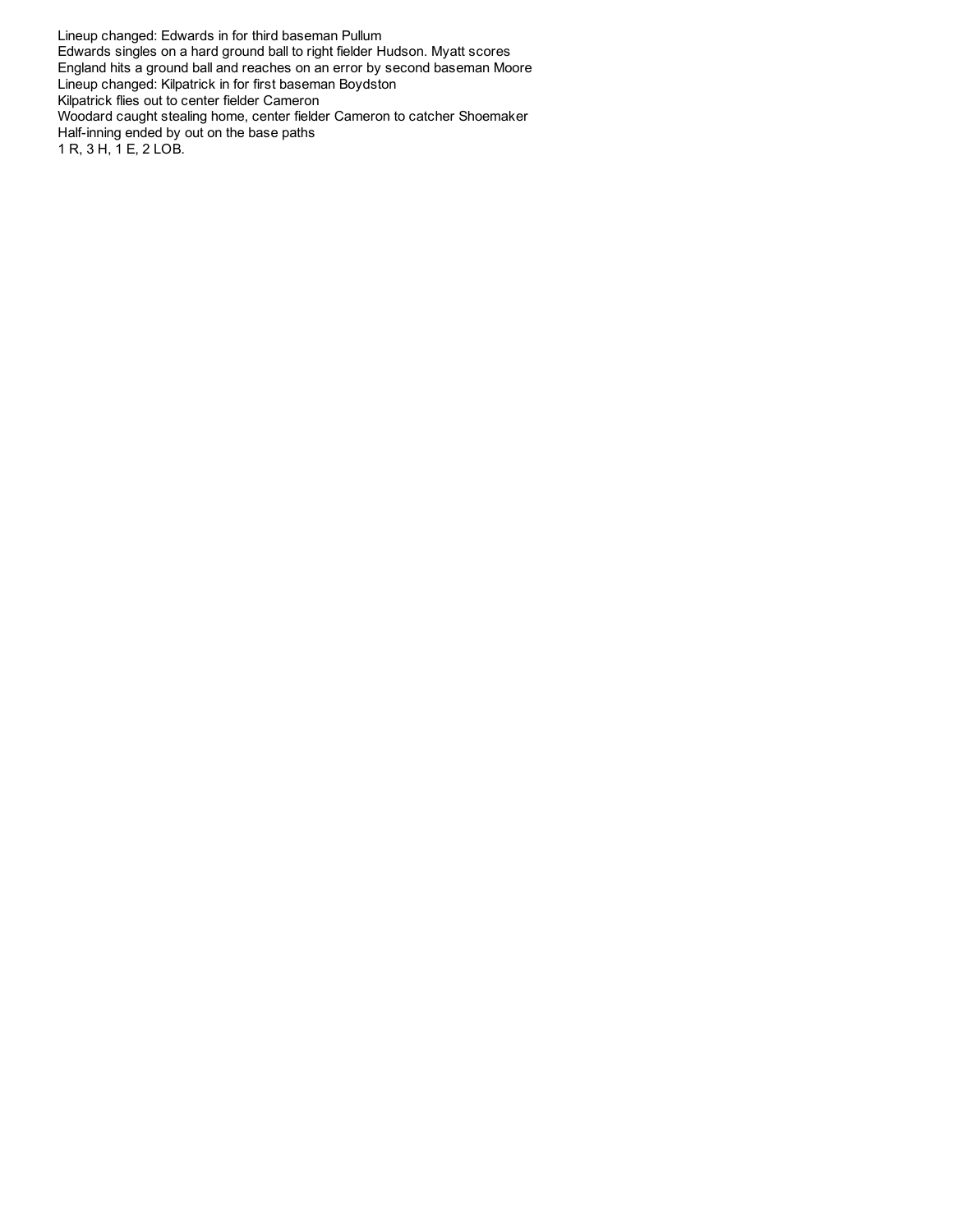# **Play By Play (Full) - FinalCreek Wood at Alcoa**

# **05/21/19 at (Starplex #2)**

| <b>Score by Innings</b> |  |  | Б. |  | D | н | ∟OB |
|-------------------------|--|--|----|--|---|---|-----|
| Creek Wood              |  |  |    |  |   |   | - 6 |
| Alcoa                   |  |  |    |  |   |   | -5  |

### **Creek Wood starters:**

5/SS/Jase Jackson; 10/2B/Analeigh Coursey; 22/C/Sam Morgan; 1/P/Lennon Spicer; 35/LF/Madison Woodard; 3/3B/Madelyn Pullum; 11/RF/Samantha England; 0/1B/Madeline Kilpatrick; 16/CF/Jaylee Howard;

#### **Alcoa starters:**

**1st Inning**

18/CF/Sieanna Cameron; 22/LF/Kaylee Stuckey; 10/3B/Italia Kyle; 9/SS/Audrey Roach; 11//Juliann Jones; 0/RF/Cierra Hudson; 33/P/Kaylee Lovingood; 4/2B/Kassidy Moore; 17/C/Briana Shoemaker;

| TST INNING                                                              |             |     |             |  |
|-------------------------------------------------------------------------|-------------|-----|-------------|--|
| Top of 1st - CRKW batting                                               | This Inning | R H | E L         |  |
| Jackson singles on a line drive to left fielder                         | <b>CRKW</b> |     |             |  |
| Coursey singles on a line drive to left fielder Stuckey                 | ALC.        |     | $0 \quad 1$ |  |
| Jackson advances to 3rd on passed ball                                  |             |     |             |  |
| Coursey advances to 2nd on the same pitch                               |             |     |             |  |
| Morgan singles on a ground ball to shortstop Roach. Jackson scores      |             |     |             |  |
| Spicer pops out in foul territory to third baseman Kyle                 |             |     |             |  |
| Woodard flies out to second baseman Moore                               |             |     |             |  |
| Coursey caught stealing home, second baseman Moore to catcher Shoemaker |             |     |             |  |
| Half-inning ended by out on the base paths                              |             |     |             |  |
|                                                                         |             |     |             |  |

Bottom of 1st - ALC batting Cameron singles on a ground ball to left fielder Woodard Stuckey sacrifices, third baseman Pullum to second baseman Coursey Kyle strikes out looking, Spicer pitching Roach grounds out, shortstop Jackson to first baseman Boydston

### **2nd Inning**

| Top of 2nd - CRKW batting                  | This Inning |    | R H E L                       |  |
|--------------------------------------------|-------------|----|-------------------------------|--|
| Pullum grounds out to third baseman Kyle   | <b>CRKW</b> |    | $0\quad 0\quad 0\quad 0\quad$ |  |
| England grounds out to third baseman Kyle  | <b>ALC</b>  | n. | 1 0 1                         |  |
| Kilpatrick lines out to third baseman Kyle |             |    |                               |  |

Bottom of 2nd - ALC batting Jones strikes out swinging, Spicer pitching Hudson singles on a line drive to center fielder Howard Lovingood strikes out looking, Spicer pitching Moore strikes out swinging, Spicer pitching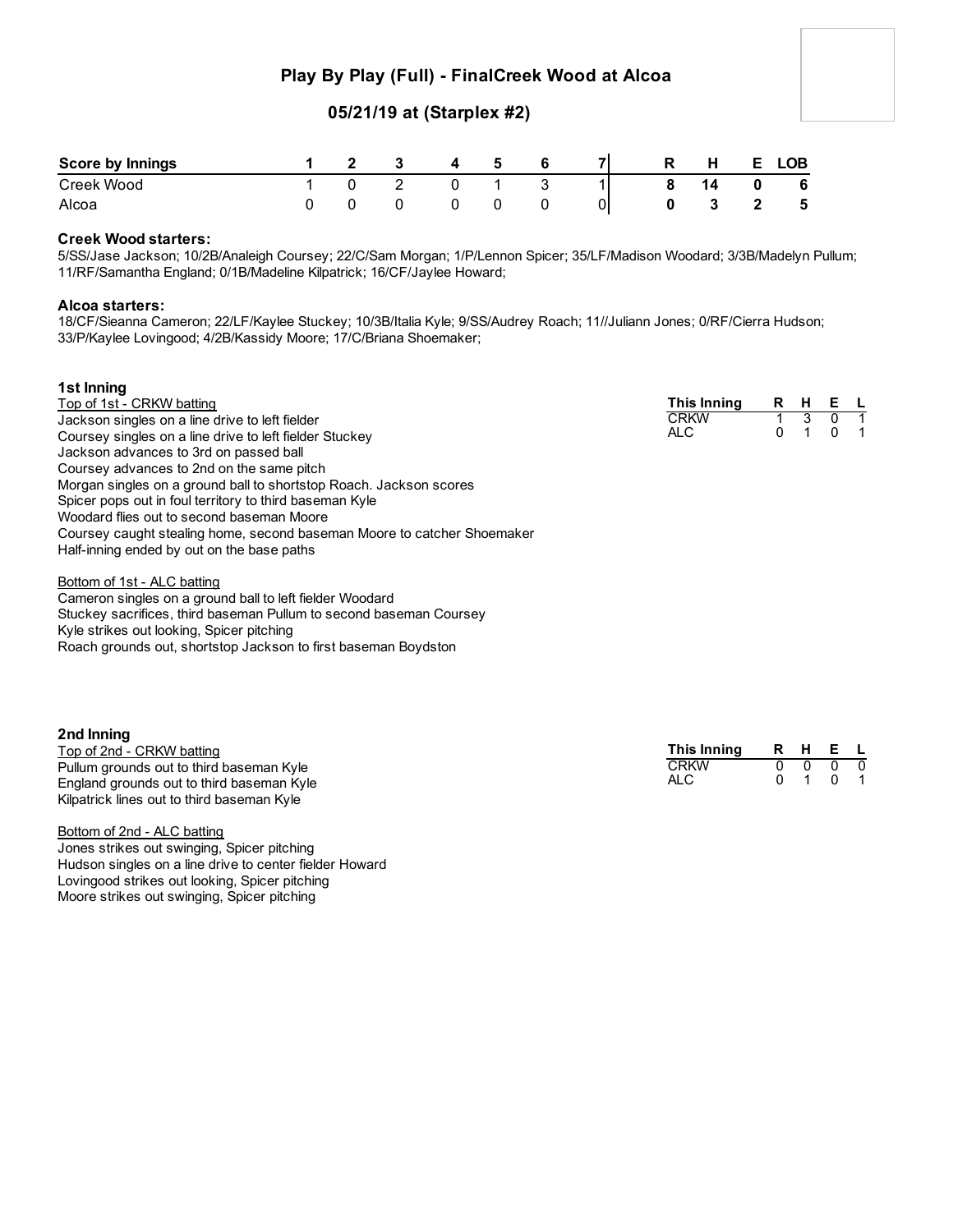| Top of 3rd - CRKW batting                                                                  |
|--------------------------------------------------------------------------------------------|
| Howard flies out to left fielder Stuckey                                                   |
| Jackson flies out to center fielder Cameron                                                |
| Coursey singles on a fly ball to left fielder Stuckey                                      |
| Morgan walks, Lovingood pitching                                                           |
| Coursey advances to 3rd on passed ball                                                     |
| Morgan advances to 2nd on the same pitch                                                   |
| Spicer singles on a hard ground ball to left fielder Stuckey. Coursey scores. Myatt scores |
| Spicer advances to 2nd on error by shortstop Roach                                         |
| Woodard flies out to center fielder Cameron                                                |

| This Inning | R | н | F |  |
|-------------|---|---|---|--|
| <b>CRKW</b> |   |   |   |  |
| ALC         |   |   | n |  |

Bottom of 3rd - ALC batting Shoemaker strikes out swinging, Spicer pitching Cameron walks, Spicer pitching Stuckey strikes out looking, Spicer pitching Kyle strikes out swinging, Spicer pitching

**3rd Inning**

| 4th Inning                                                                                    |             |     |          |                          |
|-----------------------------------------------------------------------------------------------|-------------|-----|----------|--------------------------|
| Top of 4th - CRKW batting                                                                     | This Inning | R H | E L      |                          |
| Pullum pops out to shortstop Roach                                                            | <b>CRKW</b> |     |          | - 0                      |
| England grounds out, second baseman Moore to first baseman Carter                             | ALC.        |     | $\Omega$ | $\overline{\phantom{1}}$ |
| Kilpatrick pops out to shortstop Roach                                                        |             |     |          |                          |
| Bottom of 4th - ALC batting                                                                   |             |     |          |                          |
| Roach strikes out looking, Spicer pitching                                                    |             |     |          |                          |
| Jones singles on a line drive to right fielder England                                        |             |     |          |                          |
| Hudson grounds into fielder's choice, third baseman Pullum to second baseman Coursey to first |             |     |          |                          |
| baseman Boydston                                                                              |             |     |          |                          |

Lovingood strikes out swinging, Spicer pitching

| 5th Inning                                                                                                                  |             |   |          |          |                  |
|-----------------------------------------------------------------------------------------------------------------------------|-------------|---|----------|----------|------------------|
| Top of 5th - CRKW batting                                                                                                   | This Inning | R | H        | E L      |                  |
| Howard walks, Lovingood pitching                                                                                            | <b>CRKW</b> |   |          |          | - 0              |
| Jackson singles on a ground ball to shortstop Roach                                                                         | ALC.        | 0 | $\Omega$ | $\Omega$ | $\blacksquare$ 1 |
| Howard advances to 3rd on defensive indifference                                                                            |             |   |          |          |                  |
| Jackson advances to 2nd on defensive indifference                                                                           |             |   |          |          |                  |
| Coursey grounds out, pitcher Lovingood to first baseman Carter to third baseman Kyle to pitcher<br>Lovingood. Howard scores |             |   |          |          |                  |
| Morgan flies into a double play, center fielder Cameron to catcher Shoemaker                                                |             |   |          |          |                  |
| Bottom of 5th - ALC batting                                                                                                 |             |   |          |          |                  |
| Moore strikes out swinging. Spicer pitching                                                                                 |             |   |          |          |                  |

Moore strikes out swinging, Spicer pitching Shoemaker bunts out to third baseman Pullum Cameron walks, Spicer pitching Stuckey strikes out swinging, Spicer pitching